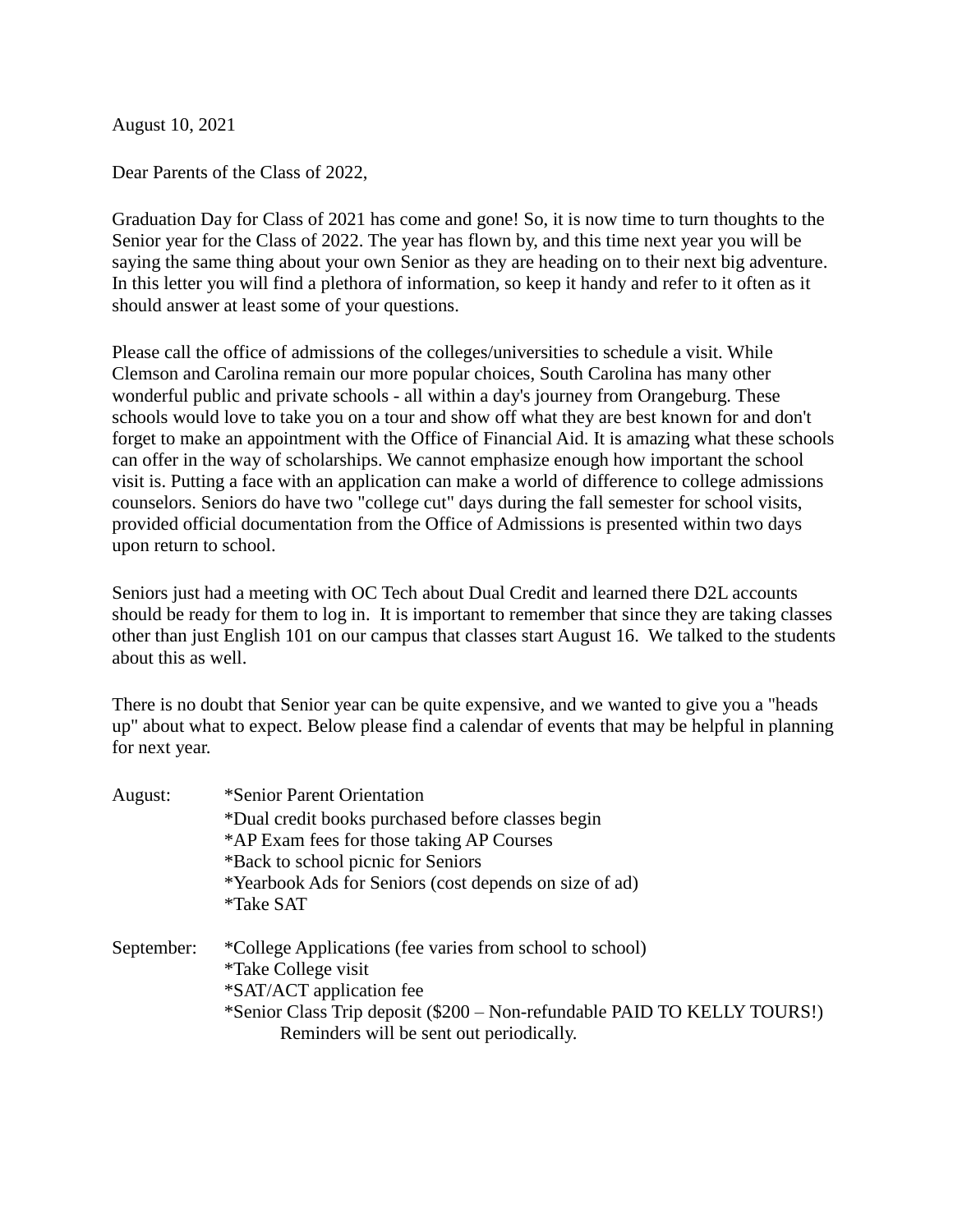| October:  | *Homecoming (Senior football players and escorts)<br>*Halloween Carnival Haunted House/Halloween Costume<br>*College applications (fee varies from school to school)<br><i>*Take College visit</i><br><i>*Take SAT/ACT/application fee</i>                                                                                                                                                                          |
|-----------|---------------------------------------------------------------------------------------------------------------------------------------------------------------------------------------------------------------------------------------------------------------------------------------------------------------------------------------------------------------------------------------------------------------------|
| November  | *Senior Class BBQ (10-20 tickets to sell at approximately \$12.00 each)<br>*College Applications (fee varies from school to school)<br>*SAT/ACT application fee<br>Take College visit                                                                                                                                                                                                                               |
| December: | *SAT/ACT application fee                                                                                                                                                                                                                                                                                                                                                                                            |
| January:  | *Dual credit books purchased for Second Semester<br>*Order Graduation accessories (at the least \$30 minimum - for cap and gown)<br>*Winter clothes for Senior Class Trip while on sale (boys will need coat and tie)                                                                                                                                                                                               |
| February: | *Parent Meeting for Senior Class Trip information (Date TBD)<br>*Clothes- for Senior Class Trip (boys will need coat and tie)                                                                                                                                                                                                                                                                                       |
| March:    | *Senior Class Trip (March 7 - 11, 2022) - spending \$\$ for non-inclusive items<br>*Junior-Senior Prom (March 22, 2022)                                                                                                                                                                                                                                                                                             |
| April:    | *Spring Break (April 15-22, 2022)<br>*Graduation accessories arrive (balance due depends upon individual orders)                                                                                                                                                                                                                                                                                                    |
| May:      | *All tuition and 2nd semester fees/obligations fulfilled<br>before Senior exams can be taken or participation in Graduation and<br>Baccalaureate<br>*Baccalaureate/Graduation (flowers)<br>*Graduation pictures (in years past - approximately \$25 for basic package)<br>*End of year picnic for Seniors and parents<br>*OC Tech transcripts sent to colleges (\$5.00) (Seniors are responsible for<br>requesting) |

We know Senior year can be a bit overwhelming for both students and parents, and we hope that this letter will give you a better overview. We ask that you check your e-mail often and read anything that is addressed to Senior Parents as we do communicate through e-mail concerning Senior issues. And do not hesitate to call upon us at any time during the summer or school year if you have concerns and or questions. We are looking forward to a great 2020-21 school year!

Sincerely, Barbara Askins